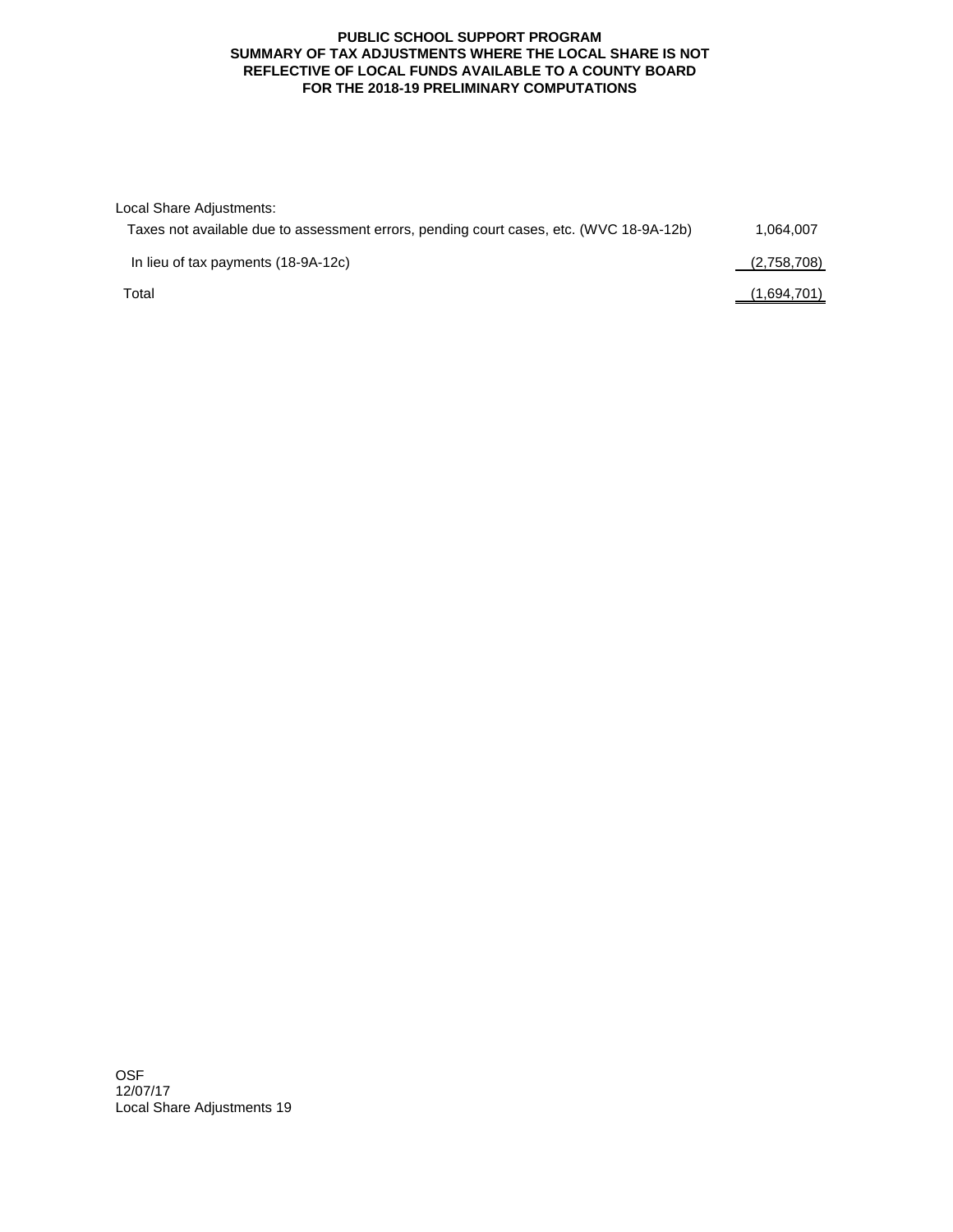## **PUBLIC SCHOOL SUPPORT PROGRAM PORTION OF ADJUSTMENTS FOR TAXES NOT AVAILABLE TO SCHOOL DISTRICTS ATTRIBUTABLE TO REGULAR AND PERMANENT IMPROVEMENT LEVIES FOR THE 2018-19 PRELIMINARY COMPUTATIONS**

|                       | School                 | Permanent   |           |
|-----------------------|------------------------|-------------|-----------|
|                       | <b>Current Expense</b> | Improvement | Total     |
| County                | Purposes               | Purposes    |           |
| Barbour<br>Berkeley   |                        |             |           |
| Boone                 |                        |             |           |
| <b>Braxton</b>        |                        |             |           |
| <b>Brooke</b>         |                        |             |           |
| Cabell                |                        |             |           |
| Calhoun               |                        |             |           |
| Clay<br>Doddridge     |                        |             |           |
| Fayette               |                        |             |           |
| Gilmer                |                        |             |           |
| Grant                 |                        |             |           |
| Greenbrier            |                        |             |           |
| Hampshire             |                        |             |           |
| Hancock               |                        |             |           |
| Hardy                 |                        |             |           |
| Harrison<br>Jackson   | 50,161                 |             | 50,161    |
| Jefferson             |                        |             |           |
| Kanawha               | 114,731                |             | 114,731   |
| Lewis                 |                        |             |           |
| Lincoln               | 447                    |             | 447       |
| Logan<br>Marion       | 651,271                |             | 651,271   |
| Marshall              |                        |             |           |
| Mason                 | 96,775                 |             | 96,775    |
| McDowell              |                        |             |           |
| Mercer                |                        |             |           |
| Mineral               |                        |             |           |
| Mingo<br>Monongalia   |                        |             |           |
| Monroe                |                        |             |           |
| Morgan                |                        |             |           |
| Nicholas              |                        |             |           |
| Ohio                  |                        |             |           |
| Pendleton             |                        |             |           |
| Pleasants             |                        |             |           |
| Pocahontas<br>Preston |                        |             |           |
| Putnam                | 150,622                |             | 150,622   |
| Raleigh               |                        |             |           |
| Randolph              |                        |             |           |
| Ritchie               |                        |             |           |
| Roane                 |                        |             |           |
| Summers               |                        |             |           |
| Taylor<br>Tucker      |                        |             |           |
| Tyler                 |                        |             |           |
| Upshur                |                        |             |           |
| Wayne                 |                        |             |           |
| Webster               |                        |             |           |
| Wetzel                |                        |             |           |
| Wirt<br>Wood          |                        |             |           |
| Wyoming               |                        |             |           |
|                       |                        |             |           |
| State                 | 1,064,007              |             | 1,064,007 |